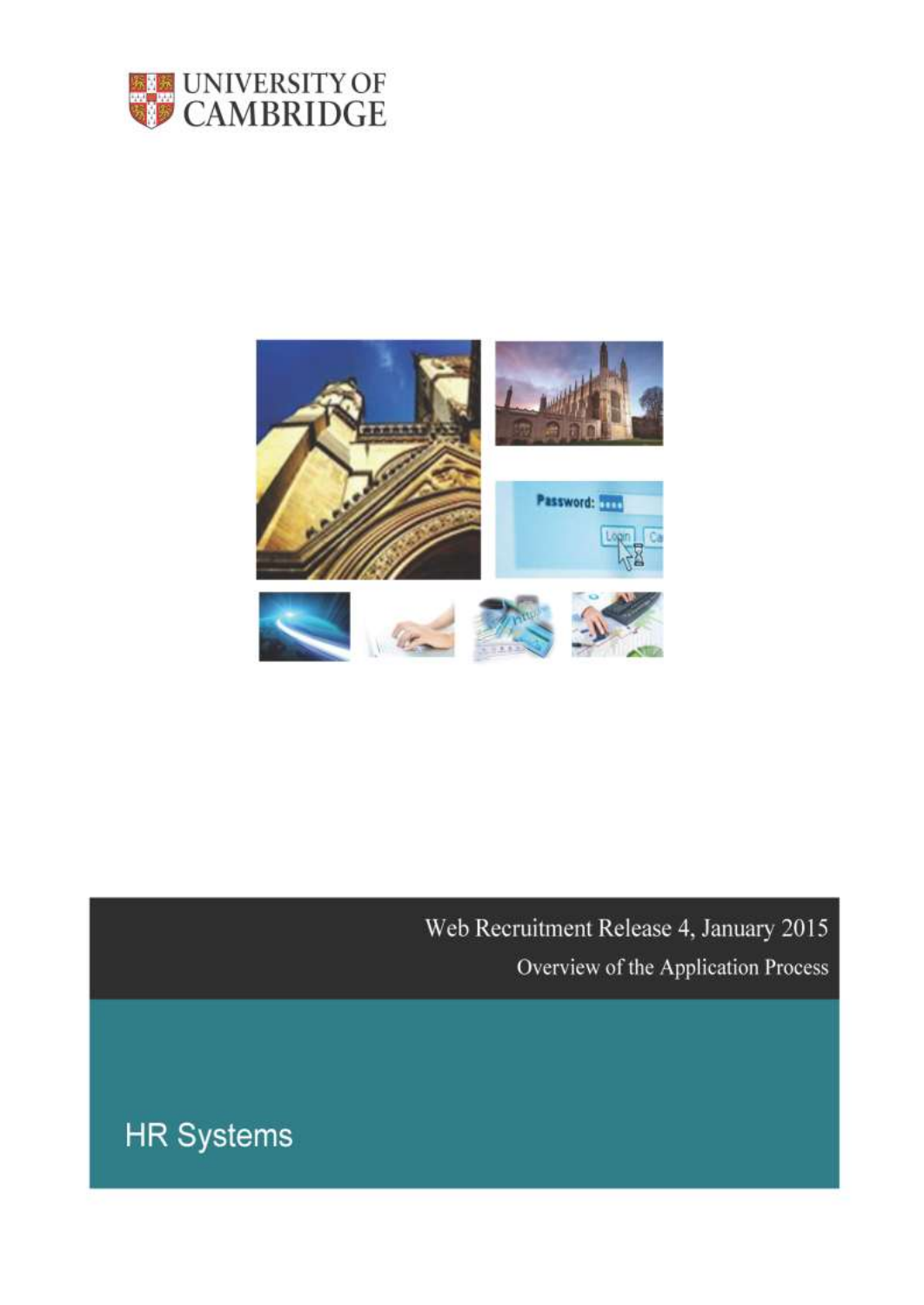# **Contents**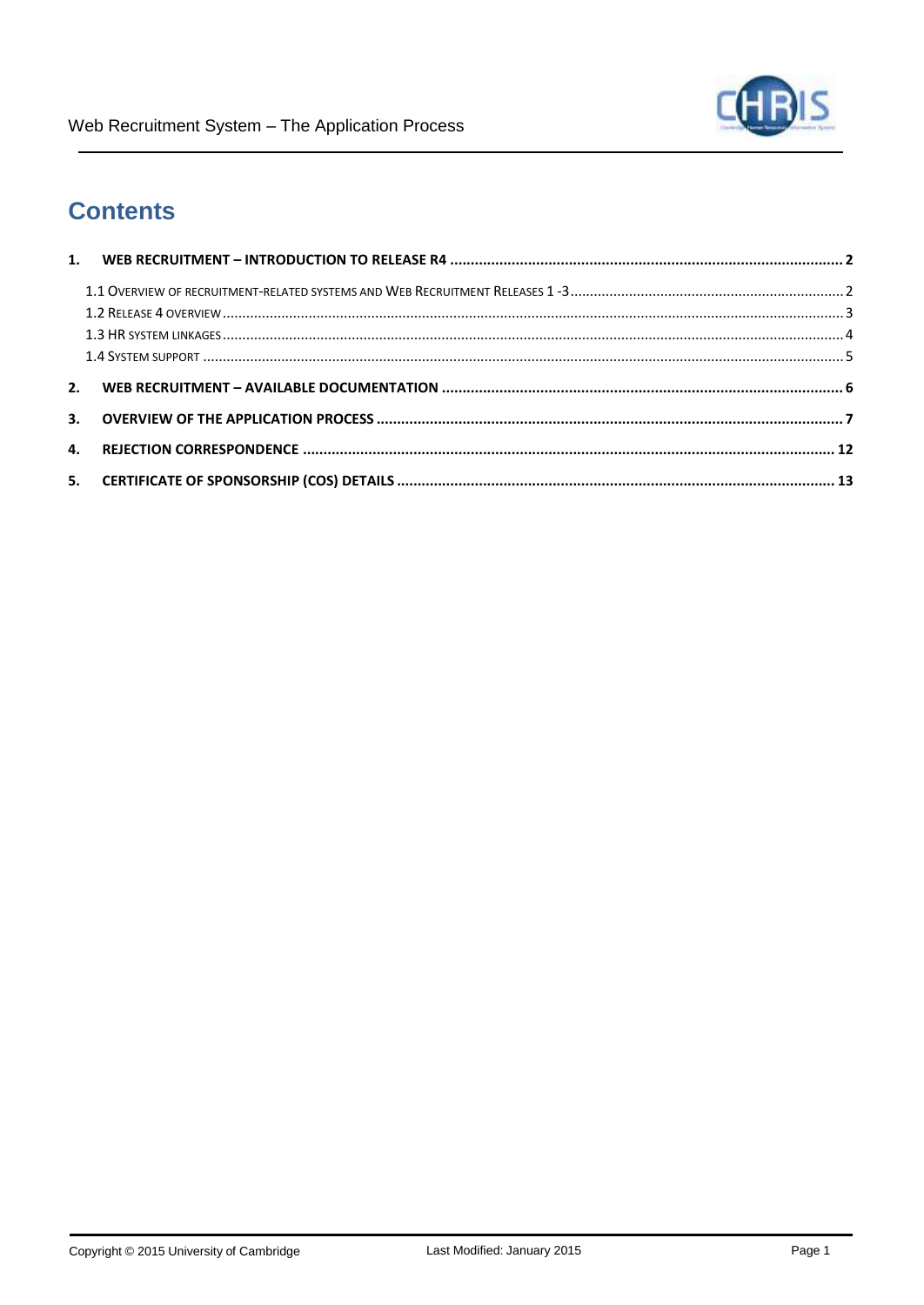

### <span id="page-2-0"></span>**1. Web Recruitment – Introduction to Release R4**

#### <span id="page-2-1"></span>**1.1 Overview of recruitment-related systems and Web Recruitment Releases 1 -3**

The recruitment process begins with the identification and definition of a vacancy. This includes developing or updating the PD33 or role description and, for new academic-related and assistant staff vacancies, the grading of the post. Posts which are graded are set up in CHRIS (the HR and Payroll System) by the Grading team in the HR Division.

The new Recruitment Administration System (RAS) is then used to:

- Find the details of a vacancy which exists in CHRIS (posts which have been graded or are being refilled); or
- Enter the vacancy details for a new academic or research post (these are not individually graded so have not already been set up in CHRIS at this point).

Permission to fill a vacancy is then requested and granted in RAS.

In most cases, the vacancy should be advertised. Once all required permissions for a vacancy have been obtained, RAS can be used to place an advert on the University's Job Opportunities pages and to send to external media for publication.

In RAS, a department/institution records whether or not they will be inviting online job applications via the Web Recruitment System. Where the Web Recruitment System is to be used, RAS will:

- Insert an 'Apply online' button on the advert for the vacancy on the Job Opportunities pages;
- Insert a URL in external adverts for the vacancy, which routes to the relevant advert on Job Opportunities.

The Web Recruitment System can then be used to receive and process applications received.

The first release of the Web Recruitment System focused on:

- Allowing applicants to apply online via the University Job Opportunities pages;
- Automatically acknowledging applications;
- Allowing recruiters to view, email and print applications;
- Allowing recruiters/administrators to manage and record the results of the selection process; and
- Transferring the successful applicant(s) into the CHRIS Recruitment Module.

The second release of the Web Recruitment System focused on:

- Allowing applicants to copy personal details, qualifications and employment history from a previous application;
- Allowing recruiters to generate rejection emails and letters to applicants;
- Allowing recruiters to generate reference request emails and letters;
- Allowing referees to upload their reference into the system after a reference request email has been sent to them.

The third release of the Web Recruitment System focused on: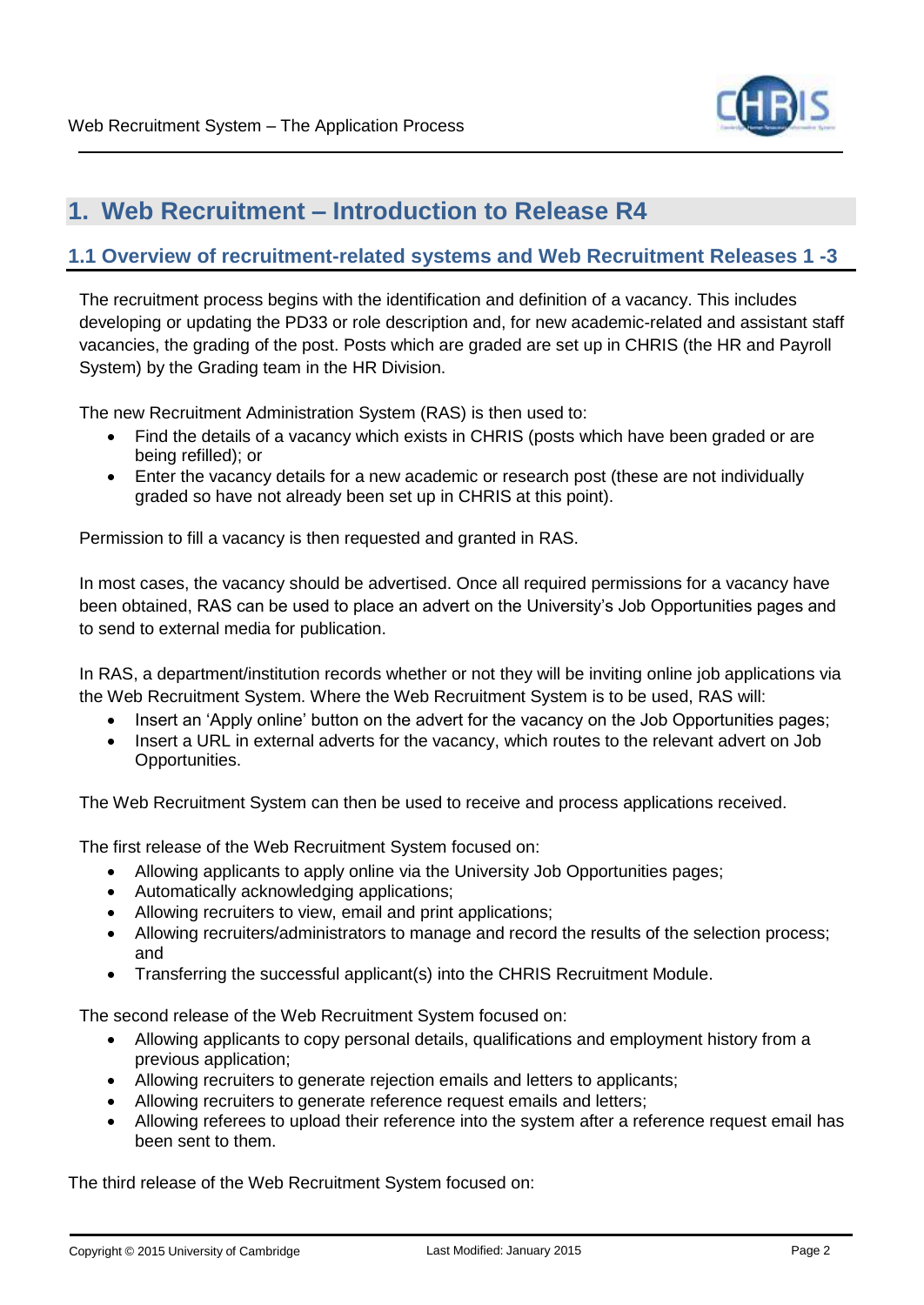

- Allowing recruiters to generate an email to the successful applicant where they need to provide information for a Tier 2 Certificate of Sponsorship;
- Allowing applicants to log back into their Web Recruitment account to enter the additional Tier 2 CoS information and upload supporting documents;
- Allowing recruiters to download the applicant details required for a Tier 2 CoS so that it can be attached to the rest of the CoS application for submission to HR;
- Automated marking of an application as eligible for purging 12 months after the vacancy closes (including extended deletion dates for those vacancies where CoS retention policies apply);
- Allowing super-users to mark a vacancy as a purging exception;
- Automated deletion of unsubmitted applications two months after the vacancy closing date;
- Retaining anonymised data for future trend analysis and management reporting;
- Allowing applicants to enter basic disclosure information when a vacancy has a basic disclosure check selected within new RAS;
- Generating reports of applicant information from within Web Recruitment and export results to Excel; and
- Adding bookmarks to the application pack PDF, allowing recruiters to navigate around more easily between applicants and documents.

#### <span id="page-3-0"></span>**1.2 Release 4 overview**

Release 4 focuses on:

- Removing the need for vacancy administrators in departments/institutions to use the CHRIS Recruitment Module and CHRIS/10A form for the majority of appointments and replacing these with the following actions doing the following within Web Recruitment:
	- o Recording details about the offer and appointment within a new Offers section;
	- o Uploading supporting documents for an appointment (and Tier 2 Certificate of Sponsorship application, if required); and
	- $\circ$  Submitting an electronic Appointment Request to the HR New Appointment team.
- Pre-filling the Offers section with details about the applicant (from their online application form) and the position (from CHRIS);
- Allowing vacancy administrators to generate an offer letter to the successful candidate using details that they have entered into the system or upload an offer letter they have created outside of the system;
- Allowing vacancy administrators to download a cover sheet for any supporting documents being sent to the HR New Appointment Team outside of the system;
- Recording details of how and when offer letters were sent to the successful candidate;
- Storing and accessing offer letter history;
- Allowing the New Appointment Team to receive and view appointment requests online within a new HR Processing section of the system; and
- Allowing the New Appointments team to transfer details of the applicant and appointment into the CHRIS Recruitment Module.

Departments/institutions should request appointments via Web Recruitment wherever possible and the New Appointment team will transfer successful applicants to CHRIS using their screens within the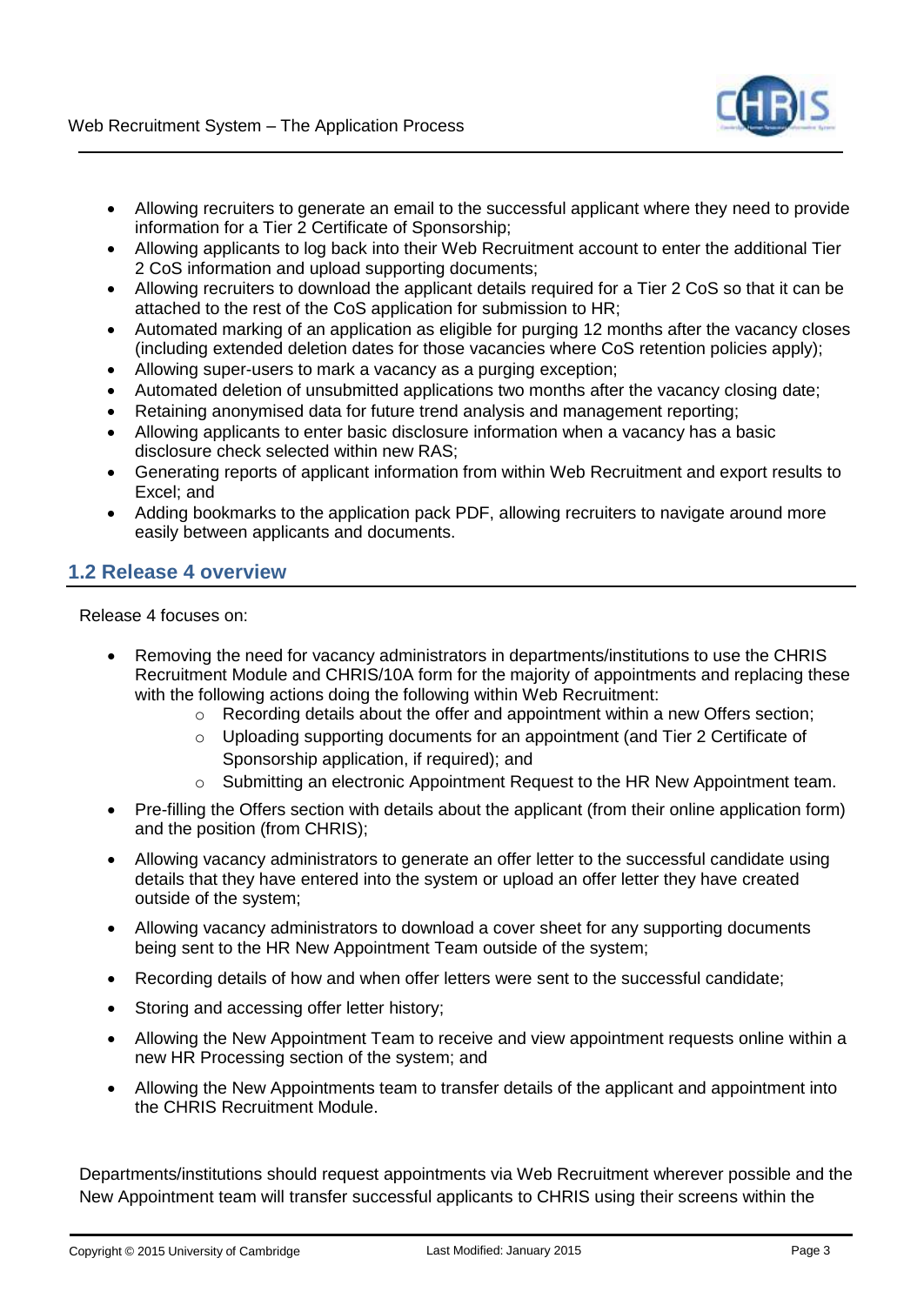

system. The supporting documents cover sheet can then be downloaded and attached to supporting documents and returned to the HR New Appointment Team for processing.

#### <span id="page-4-0"></span>**1.3 HR system linkages**

Diagram 1 below shows how the different HR systems link together in the recruitment process.

Diagram 1: HR systems linkages in the recruitment process

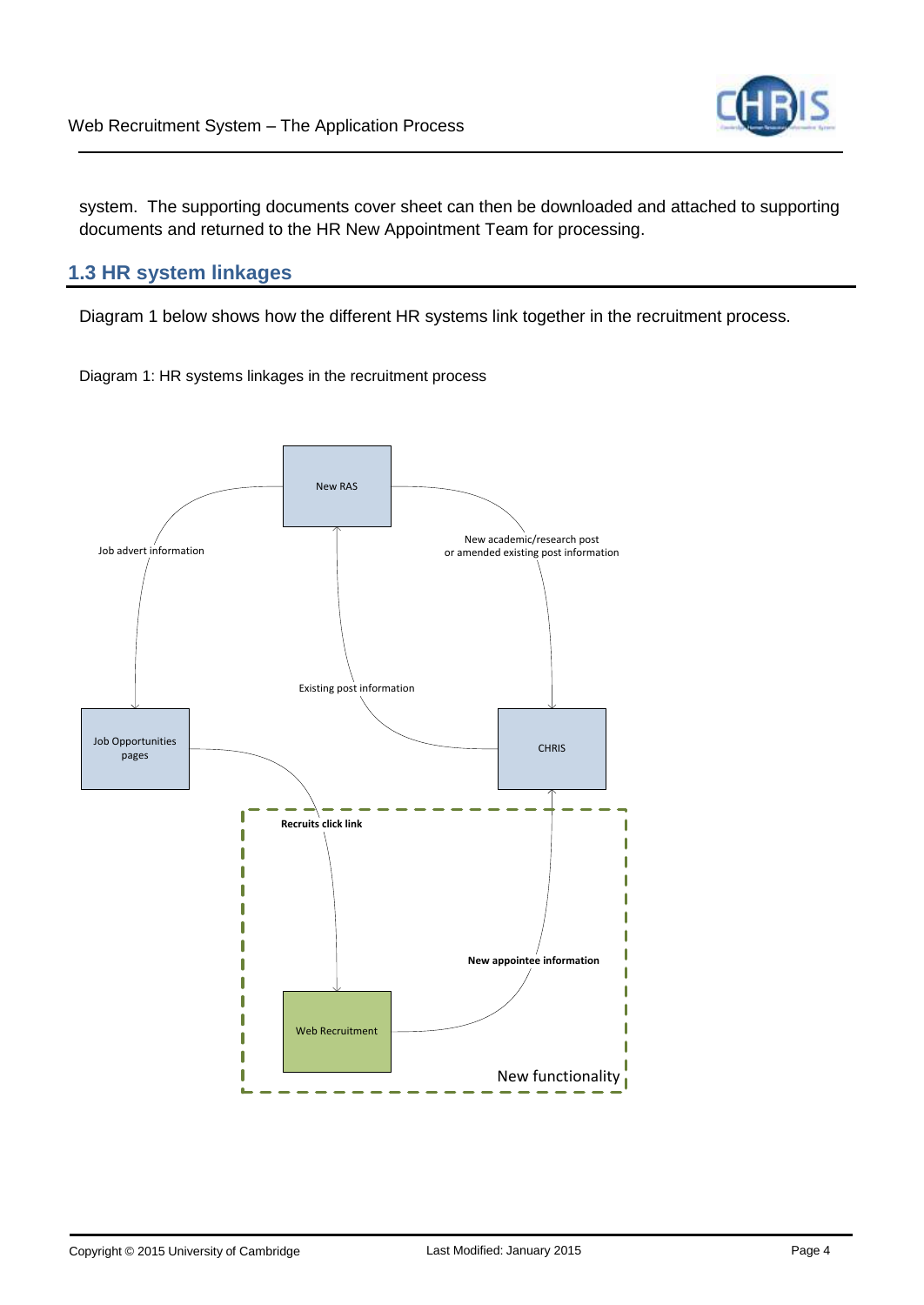

#### <span id="page-5-0"></span>**1.4 System support**

Technical queries relating to the Web Recruitment System should be directed to the **CHRIS Helpdesk**  by emailing [chris.helpdesk@admin.cam.ac.uk.](mailto:chris.helpdesk@admin.cam.ac.uk) The New Appointment Team should be contacted for advice about making appointments via **hrnewappointmentteam@admin.cam.ac.uk**.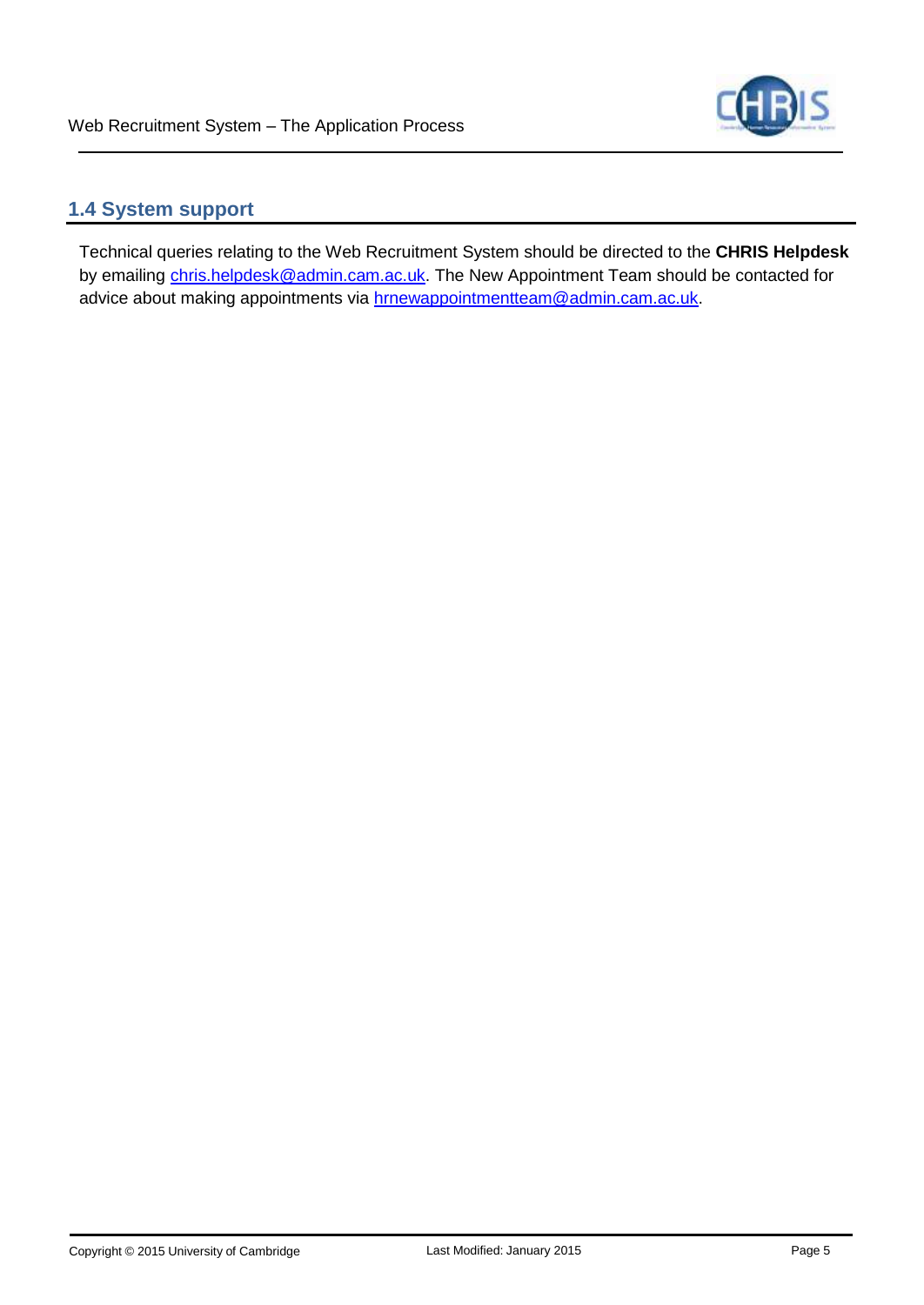

# <span id="page-6-0"></span>**2. Web Recruitment – Available Documentation**

This manual (shaded in grey below) forms part of the wider set of documentation for Web Recruitment summarised in the table. These documents can be found on the HR Systems Web Pages (found at [http://www.hrsystems.admin.cam.ac.uk/systems/systems-overview/web-recruitment-system\)](http://www.hrsystems.admin.cam.ac.uk/systems/systems-overview/web-recruitment-system), along with additional supporting information (including links to videos and release notifications).

| <b>Title</b>                                                                           | <b>Document Type</b> | <b>Description</b>                                                                                                                                                                                                                                                                                                                                                                                                                                                                                               |
|----------------------------------------------------------------------------------------|----------------------|------------------------------------------------------------------------------------------------------------------------------------------------------------------------------------------------------------------------------------------------------------------------------------------------------------------------------------------------------------------------------------------------------------------------------------------------------------------------------------------------------------------|
| Guide for Selectors                                                                    | User guide           | A guide designed for selectors that describes the process of logging on to<br>Web Recruitment, viewing and downloading application packs.                                                                                                                                                                                                                                                                                                                                                                        |
| <b>Managing Vacancies</b>                                                              | User guide           | This is the main user guide, which explains how to find vacancies in the<br>system, grant other access, download application forms, record outcomes<br>at each stage of selection and complete recruitment so that the appropriate<br>retention policy is applied to the details of the vacancy.                                                                                                                                                                                                                 |
| Tier 2 Certificate of<br>Sponsorship-<br><b>Requesting Applicant</b><br><b>Details</b> | Quick reference      | This is a two page pictorial overview of the end-to-end process for<br>requesting information from a successful applicant for a Tier 2 Certificate of<br>Sponsorship (CoS) application. It is intended for users who do not require<br>the level of detail in the step-by-step instructions in the guide below.                                                                                                                                                                                                  |
| Tier 2 Certificate of<br>Sponsorship-<br><b>Requesting Applicant</b><br>Details        | User guide           | This guide provides detailed step-by-step instructions on how to request<br>that a successful applicant logs back into their Web Recruitment account to<br>provide information and supporting documents needed for a Tier 2 CoS<br>application.                                                                                                                                                                                                                                                                  |
| Generating<br>Correspondence                                                           | User guide           | This guide explains how to generate rejection emails/letters and reference<br>request emails/letters within the system. It also details how to view<br>references uploaded directly into the system by referees and how to upload<br>references received by post/email.                                                                                                                                                                                                                                          |
| <b>Generating Reports</b>                                                              | User guide           | The Web Recruitment system provides standard vacancy reports for<br>applicant and referee details (for example, for use in mail merges or for<br>email lists). This document describes the standard reports and how to<br>generate them. It also describes how to use the custom reporting tool built<br>into the application.                                                                                                                                                                                   |
| <b>Managing Offers</b>                                                                 | Quick reference      | This is a two page pictorial overview of the end-to-end offer and<br>appointment process. It is intended for users who do not require the level of<br>detail provided by the step-by-step instructions in the user guide below.                                                                                                                                                                                                                                                                                  |
| <b>Managing Offers</b>                                                                 | User guide           | This guide describes the process of making an offer, generating an offer<br>letter, recording offer outcomes and entering additional information so that<br>an electronic appointment request can be made to the HR New<br>Appointment team. This process replaces the need for<br>departments/institutions to use the CHRIS Recruitment Module and CHRIS<br>10(A) form for most appointments. The guide also provides a summary of<br>how to request Tier 2 CoS information; full details are in the CoS guide. |
| Overview of the<br><b>Applicant Process</b>                                            | User guide           | A guide for internal users of the Web Recruitment System that describes<br>the process of making an online application from the applicant's<br>perspective.                                                                                                                                                                                                                                                                                                                                                      |
| <b>Applicant Frequently</b><br><b>Asked Questions (FAQs)</b>                           | FAQs                 | This document details common queries from applicants that have been<br>reported through the CHRIS Helpdesk, in the applicant survey and to<br>vacancy contacts within departments/institutions.                                                                                                                                                                                                                                                                                                                  |
| <b>Administrator Frequently</b><br><b>Asked Questions (FAQs)</b>                       | FAQs                 | This document details common queries from recruiters, selectors and<br>vacancy administrators reported through the CHRIS Helpdesk, in the<br>department/institution benefits survey and system demonstrations.                                                                                                                                                                                                                                                                                                   |
| <b>Processing Appointment</b><br><b>Requests</b>                                       | User guide           | This guide is for the HR New Appointment team and describes how to find,<br>check and process Appointment Requests from departments/institutions.                                                                                                                                                                                                                                                                                                                                                                |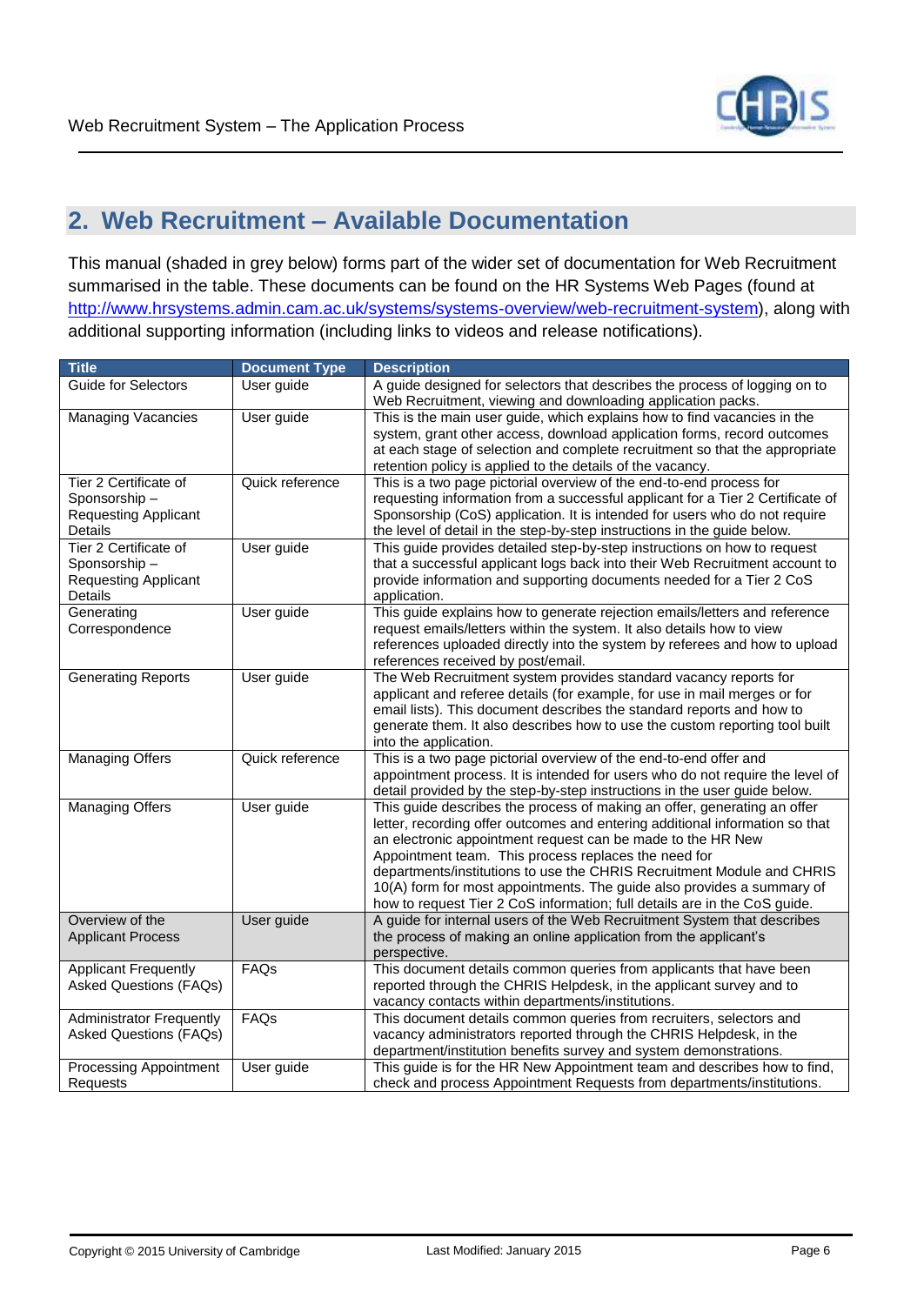

### <span id="page-7-0"></span>**3. Overview of the Application Process**

When a job has been selected for online application in new RAS, an **Apply** button will appear automatically on the University Job Opportunities advert. In addition, a link to the Job Opportunities advert will be inserted automatically into adverts placed in external media, along with wording instructing applicants on how to apply.

| <b>UNIVERSITY OF</b><br><b>AMBRIDGE</b>                   | About us Contact us                                                                                                                                                                                                                                                              | Search Job Opportunities                  |
|-----------------------------------------------------------|----------------------------------------------------------------------------------------------------------------------------------------------------------------------------------------------------------------------------------------------------------------------------------|-------------------------------------------|
|                                                           | Job Opportunities Jobs                                                                                                                                                                                                                                                           |                                           |
| Applying for a job<br>Jobs<br><b>Resoarch</b><br>Academic | Right to work<br>What we can offer<br><b>Living in Cambridge</b><br><b>Temporary Employment</b><br><b>Professorships/Directorships</b><br><b>Academic-related</b><br>Assistant staff<br><b>Studentships</b>                                                                      | <b>Work experience</b><br>My applications |
|                                                           | Service Technician                                                                                                                                                                                                                                                               |                                           |
|                                                           | Supporting the work of a modern, highly regulated, well-resourced and innovative facility, you will<br>enjoy working as part of a team supporting excellence in medical based academic research.                                                                                 | DEPARTMENT/LOCATION                       |
|                                                           | After initial training you will be able to operate simple machinery, including dismantling and                                                                                                                                                                                   | SALARY                                    |
|                                                           | reassembling equipment for washing and sterilisation. You will also be involved in the collection<br>and delivery of stores, maintaining stocks and disposal of waste. Experience of working in a similar<br>environment would be advantageous.                                  | £15,814-£18,185<br>REFERENCE              |
|                                                           |                                                                                                                                                                                                                                                                                  | SW02887                                   |
|                                                           | Once an offer of employment has been accepted, the successful candidate will be required to<br>undergo a health assessment and a security check.                                                                                                                                 | CATEGORY                                  |
|                                                           |                                                                                                                                                                                                                                                                                  | Assistant staff                           |
|                                                           | To apply online for this vacancy, please click on the 'Apply' button below. This will route you to the<br>University's Web Recruitment System, where you will need to register an account (if you have not<br>aiready) and log in before completing the online application form. | PUBLISHED                                 |
|                                                           | For further details, please contact the general office at NTCD@cruk.cam.ac.uk                                                                                                                                                                                                    | 5 March 2014                              |
|                                                           |                                                                                                                                                                                                                                                                                  | <b>CLOSING DATE</b>                       |
| vacancy,                                                  | Please quote reference SW02887 on your application and in any correspondence about this                                                                                                                                                                                          | 27 March 2014                             |
|                                                           | The tiniversity values diversity and is committed to equality of opportunity.                                                                                                                                                                                                    | SHARE                                     |
|                                                           | The University has a responsibility to ensure that all employees are eligible to live and work in the                                                                                                                                                                            | Share this job on your social network.    |
| UK.                                                       |                                                                                                                                                                                                                                                                                  |                                           |
|                                                           | Further information                                                                                                                                                                                                                                                              |                                           |
|                                                           | · Further Information                                                                                                                                                                                                                                                            |                                           |
| Apply online >                                            |                                                                                                                                                                                                                                                                                  |                                           |

When an applicant clicks on the Apply online link, they will be taken to the following screen where they can register or, if they have applied before, they can log back into their account.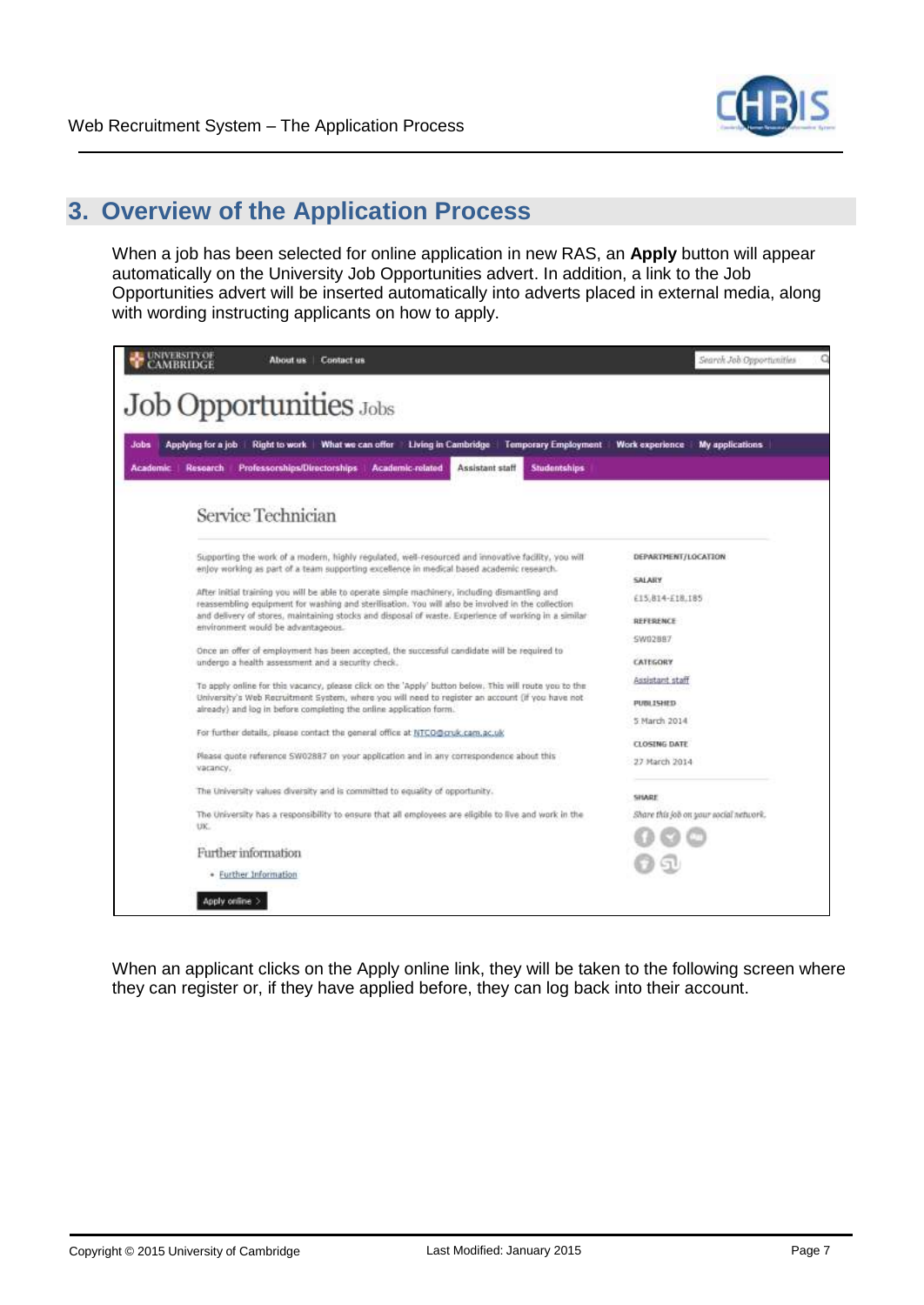

| <b>If I Web Required</b> |                                                                                                                                                                                                                    |   |
|--------------------------|--------------------------------------------------------------------------------------------------------------------------------------------------------------------------------------------------------------------|---|
| Login<br><b>Home</b>     | <b>Hegister</b>                                                                                                                                                                                                    |   |
| Welcome                  |                                                                                                                                                                                                                    |   |
|                          | Welcome to the University of Cambridge's Web Recruitment System, which you can use to apply for this job vacancy.                                                                                                  |   |
|                          | Please regidler to create a new account or log-in if you have registered with our system before.                                                                                                                   |   |
| Opportunities Page.      | Applicants who are applying for a vacancy via our Job Opportunities Page should log in to be directed to the relevant application form: If you want to apply for a new position then you should do the via the Job |   |
|                          | To view any current or providus applications made to the University of Cambridge via this system, go to My Applications after logging m.                                                                           | Q |
|                          |                                                                                                                                                                                                                    |   |

The applicant will be asked to enter a minimal amount of information to register, as shown below:

| Home-      | Login                                                                                                        | <b>Register</b> |                                                                    |  |
|------------|--------------------------------------------------------------------------------------------------------------|-----------------|--------------------------------------------------------------------|--|
| Register   | Your email address: *                                                                                        |                 |                                                                    |  |
|            | n have at least one lowercase letter.<br>Thave at least one uppercase letter.<br>. have at least one number. |                 | n not contain any obvious sequences (such as 'qwerty' or '12345'). |  |
| Password." | Password Again. *                                                                                            |                 | We recommend it also contains punctuation characters.              |  |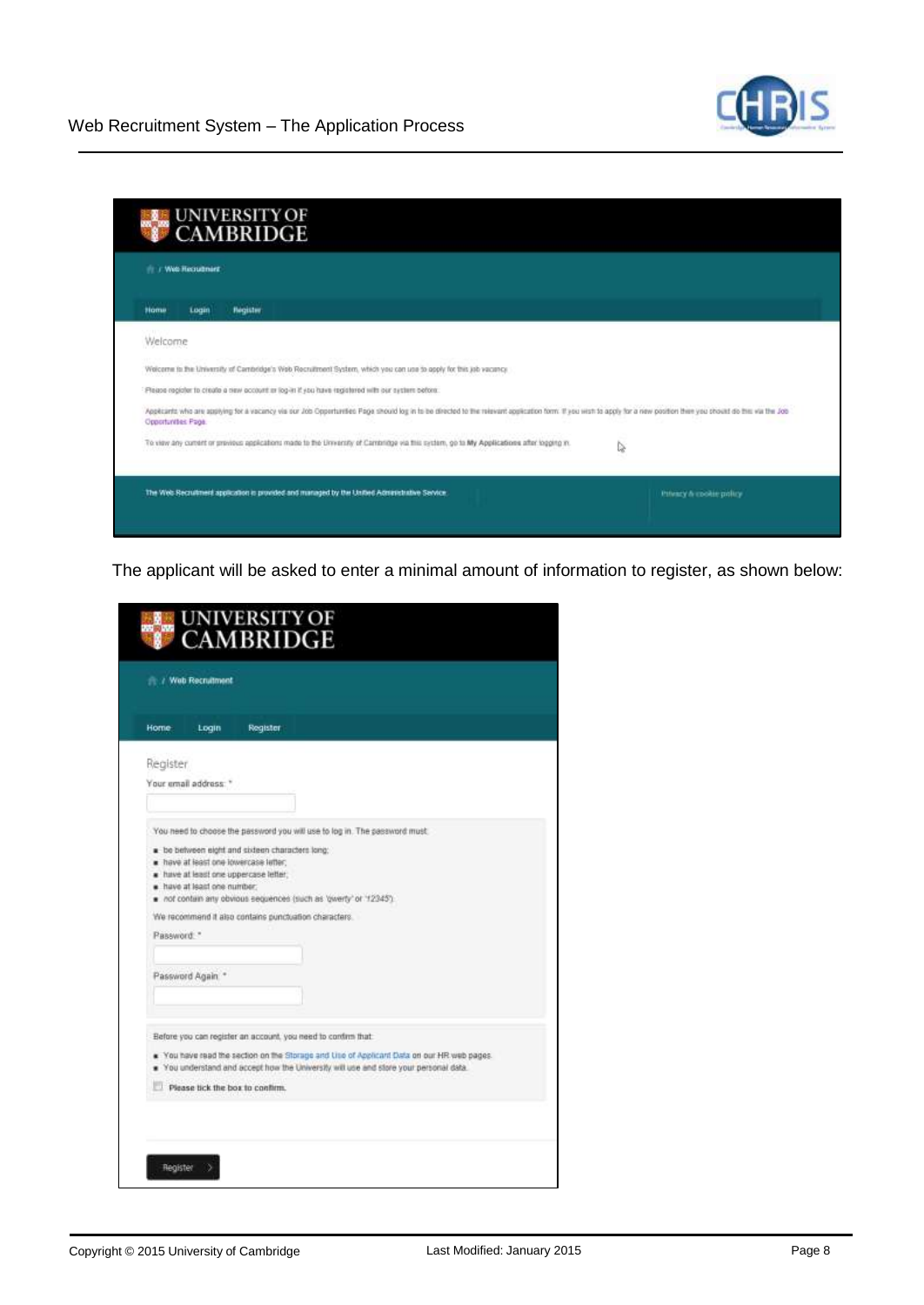

When registering for the first time the user will be sent an e-mail with a link they will need to use to activate their account.

| <b>if</b>    | $\circ$<br>de.                                    | Activate account - Message (HTML)                                                                                                                                                                                                                                                                                                                                                                                                                                                                                                      |
|--------------|---------------------------------------------------|----------------------------------------------------------------------------------------------------------------------------------------------------------------------------------------------------------------------------------------------------------------------------------------------------------------------------------------------------------------------------------------------------------------------------------------------------------------------------------------------------------------------------------------|
|              | Message                                           | Format Text<br>Review<br>Options<br>Insert                                                                                                                                                                                                                                                                                                                                                                                                                                                                                             |
| ä<br>Paste   | Cut<br><b>Copy</b><br>Format Painter<br>Clipboard | Follow Up -<br>O<br>$\frac{1}{2}$<br>・A^ $\mathbf{A}^*$   田・田・  戦<br>Calibri (Bod) ~ 11<br>High Importance<br>Address:<br>Attach<br><b>Attach</b><br>Zoom<br>Check<br>Signature<br>в<br><b>3</b> Low Importance<br>File<br>Bem-<br>Book<br>Names<br><b>Basic Text</b><br>Indude<br>Zoom<br>Names.<br>Tags<br>$\sim$<br>i.                                                                                                                                                                                                              |
|              | From >                                            | CHRIS.Helpdesk@admin.cam.ac.uk                                                                                                                                                                                                                                                                                                                                                                                                                                                                                                         |
| $-1$<br>Send | $To$ .                                            |                                                                                                                                                                                                                                                                                                                                                                                                                                                                                                                                        |
|              | $Cc$                                              |                                                                                                                                                                                                                                                                                                                                                                                                                                                                                                                                        |
|              | Subject                                           | Activate account                                                                                                                                                                                                                                                                                                                                                                                                                                                                                                                       |
|              | IP address: 0:0:0:0:0:0:0:0:1                     | This email was sent automatically by the University of Cambridge's Web Recruitment System, in response to your recent user registration.<br>In order to activate your account, please either click on the link below or copy and paste it into the address bar of your web browser:<br>http://localhost:8080/recruit-ul/pages/auth/registerConfirmation.xhtml?emailAddress=konda91@gmail.com&id=fe5b1e477ffa44a3869dc75076247c5d<br>If you did not recently register with us, please ignore this email.<br>This request was made from: |
|              |                                                   | *** Please do not reply to this email as it is sent from an unattended mailbox and replies are automatically deleted. ***                                                                                                                                                                                                                                                                                                                                                                                                              |

Once the applicant has registered and activated their account, they will be presented with the correct application form (featuring any additional sections for DBS, basic disclosure and security checks, if required) for the vacancy: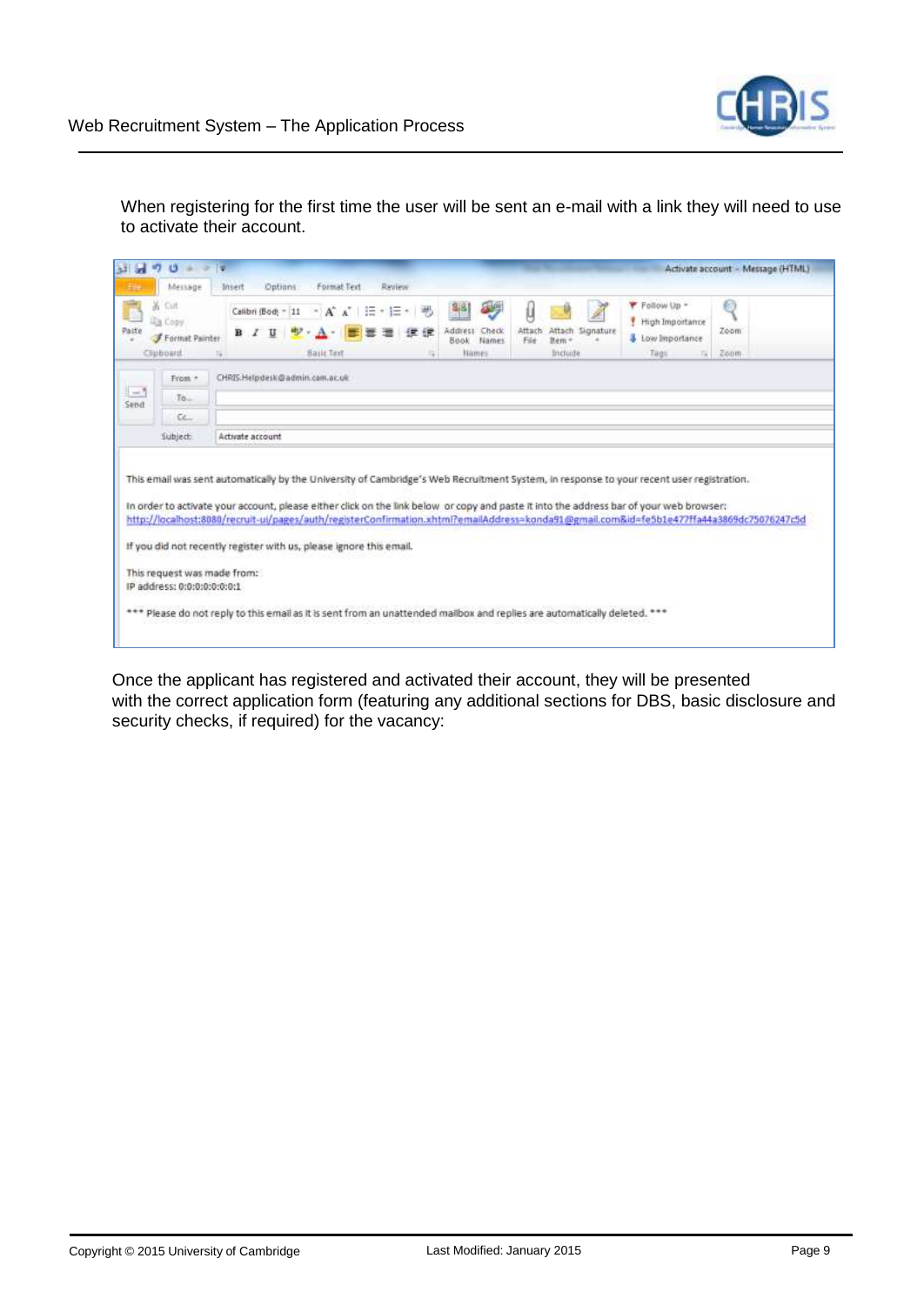| My Applications<br>Home                | Logout                   |                            |                                 |                             |                       |                          |
|----------------------------------------|--------------------------|----------------------------|---------------------------------|-----------------------------|-----------------------|--------------------------|
| Personal Details*<br>References        | Upload                   | <b>Equal Opportunities</b> | <b>Interview Considerations</b> | Submit                      |                       |                          |
| Applying for Vacancy: VK00875<br>ü     |                          |                            |                                 |                             |                       |                          |
| Personal Details                       |                          |                            |                                 | Address Details             |                       |                          |
| Title *                                | - Please Select -        | $\bullet$                  |                                 | Address Line 1: *           |                       |                          |
| Given Name(s): *                       |                          |                            |                                 | Address Line 2:             |                       |                          |
| Family Name: *                         |                          |                            |                                 | Address Line 3:             |                       |                          |
| Contact Details                        |                          |                            |                                 | Town: *                     |                       |                          |
| Primary telephone number. <sup>*</sup> |                          |                            |                                 | County:                     |                       |                          |
| Secondary telephone<br>number.         |                          |                            |                                 | Country."                   | --- Please Select --- | $\overline{\phantom{a}}$ |
| Email address."                        | m_griggs2004@yahoo.co.uk |                            |                                 | Postcode (or equivalent): * |                       |                          |

They will then be able to complete their application online.

For vacancies using the CHRIS/6 form, it will be possible for applicants to upload a CV, covering letter and up to 3 other documents you have specified as being required in the advert and/or HR7 Further Information document (5 documents in total).

Applicants can save and return at any time, mark sections as complete then check the details of their application in a PDF before submitting.

Note: If the applicant forgets their password at any point then they can request a password reset using the **Forgotten Password** Link: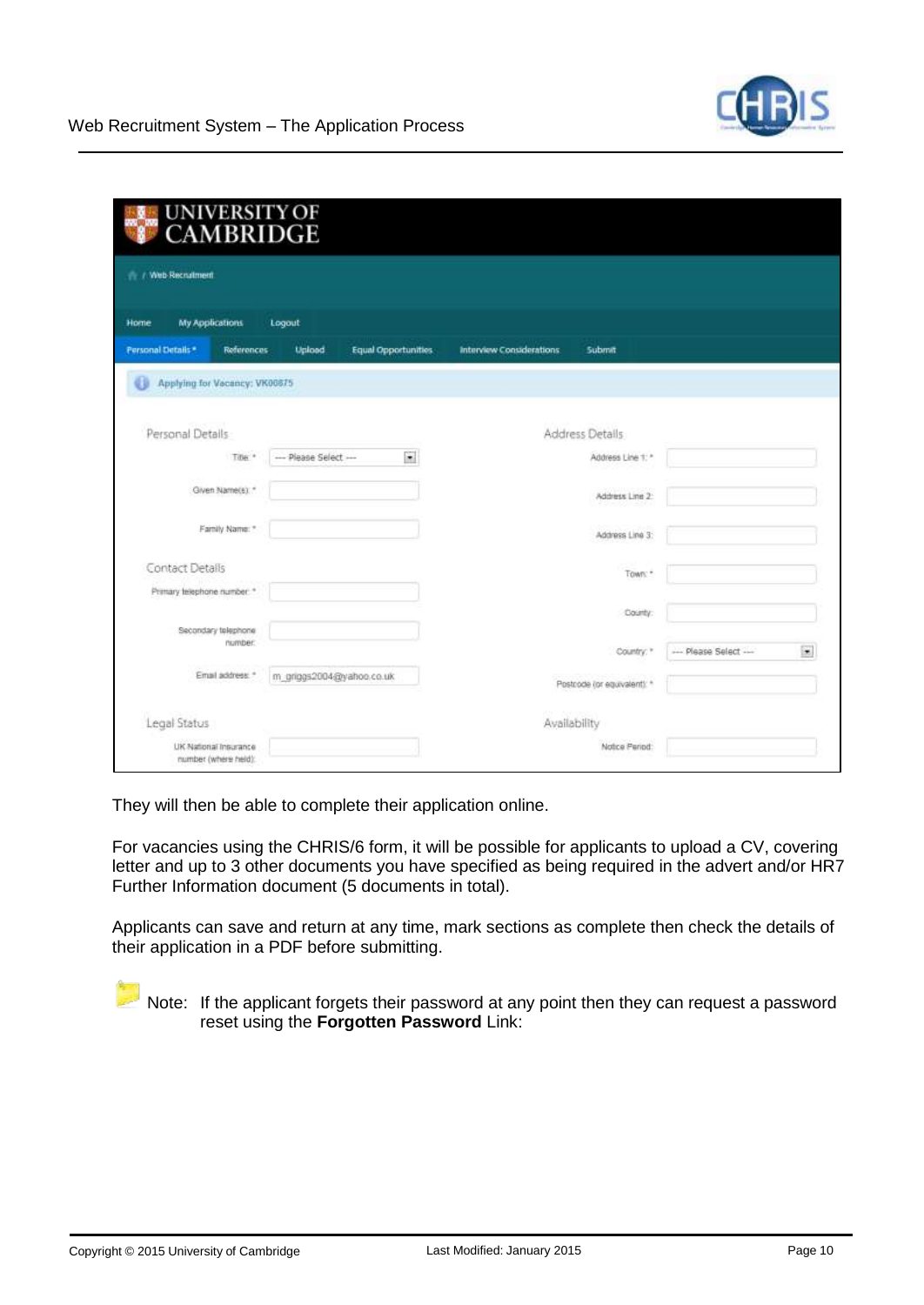

| Home            | Login               | Register                                |                                                                                                  |
|-----------------|---------------------|-----------------------------------------|--------------------------------------------------------------------------------------------------|
| Login           |                     |                                         |                                                                                                  |
|                 |                     | registered an account with this system. | Please log-in to the system by entering your email address and the password you created when you |
| Email address." |                     |                                         |                                                                                                  |
| Password."      |                     |                                         |                                                                                                  |
|                 | Forgotten Password? |                                         |                                                                                                  |
|                 |                     |                                         |                                                                                                  |
| Login.          |                     |                                         |                                                                                                  |

Applicants are unable to amend their application form once they have submitted it. This is made very clear to them within the form itself and in the Applicant Guidance. They are advised to postpone submission of their application until nearer to the closing date if they are expecting information within it to change before then. Applicants are advised to contact the relevant department/institution contact directly if they wish to notify us of a factual change such as a new name or address.

Applicant guidance and FAQs are available for the applicant within the system should they need extra help or support when using the online application. Details of an email address (WRSTechnicalsupport@admin.cam.ac.uk) are also shown so that the applicant can report any technical difficulties; applicants are requested to contact the relevant department/institution for questions about the vacancy itself.

The applicant interface was improved with Release 2.0.2 to provide:

- The option to copy personal details, qualifications and employment history from a previous application;
- The ability to state that a referee is 'corporate' rather than a named individual and provide contact details appropriate to a corporate reference; and
- Increased length of the Suitability for the role field to 11,000 characters.

An automatic acknowledgement of the application is emailed to the applicant.

The applicant is also invited to take part in a survey at the end of the process to give feedback on their experience of the Web Recruitment System. The results will be monitored by the central HR teams and used to assess future system and policy changes.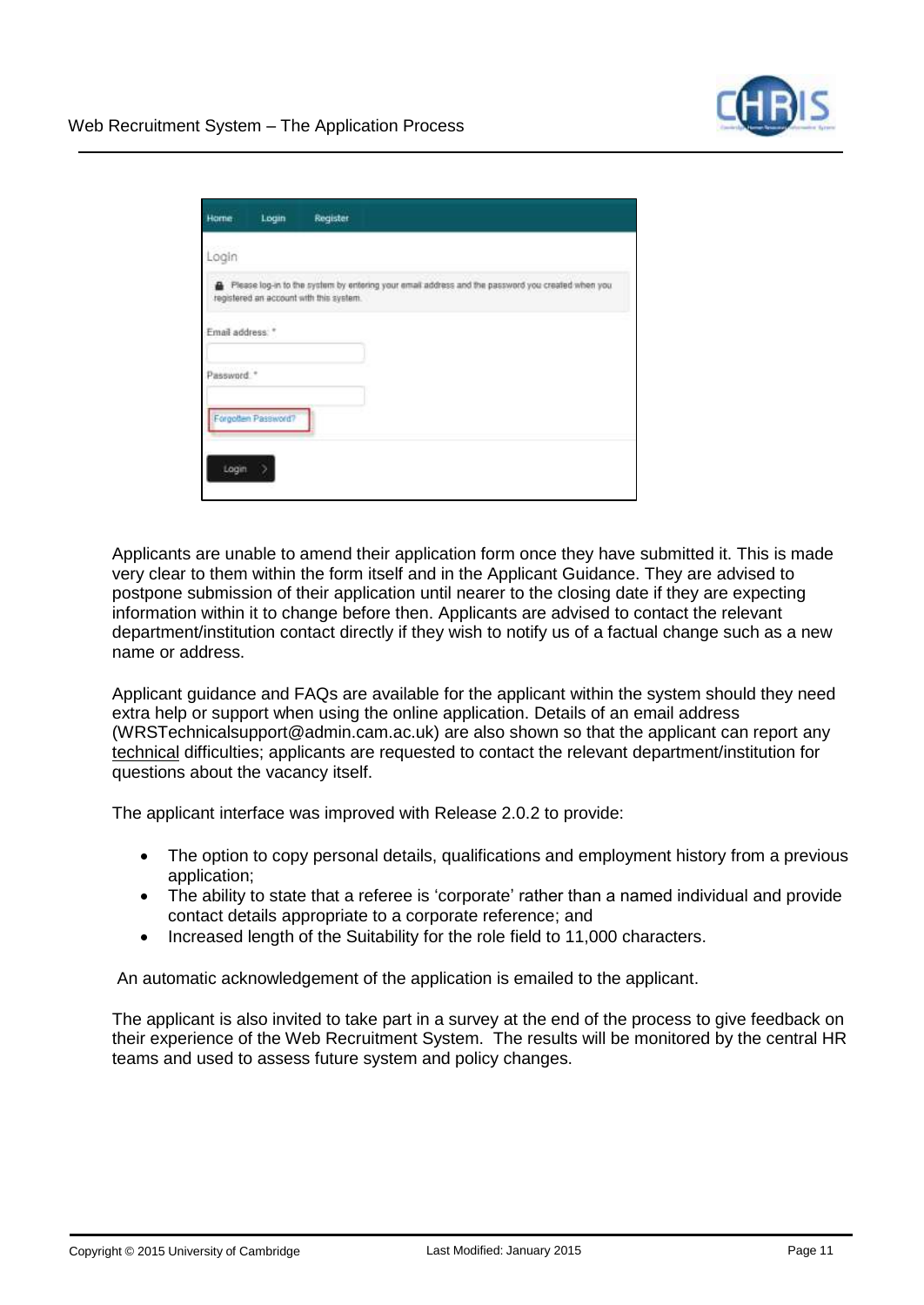

### <span id="page-12-0"></span>**4. Rejection Correspondence**

When an applicant has been rejected, regardless of selection stage, this is not shown on their account screen but an e-mail is sent to their registered e-mail address. Any customised content will be inserted in paragraph two, as highlighted below:

Dear Mr Butler.

Re: LF03003 : Personal Assistant to Departmental Secretary

Thank you for your recent application for the above post. I am sorry to tell you that we will not be taking your application any further on this occasion.

Thanks for applying Owen. Unfortunately your experience was not quite what was needed on this occassion. We'd welcome the opportunity to work with you again and so would encourage you to keep applying for research vacancies related to this field.

I would like to thank you for the time and effort you have spent applying for this vacancy and wish you well in your future career.

Yours sincerely,

Where an applicant is rejected at Selection Stage One or later, an additional paragraph will be inserted to explain whom they should contact if they wish to receive feedback. This will appear as paragraph 3 (as highlighted below) where a customised paragraph has been added, or as paragraph 2 where no customised paragraph has been included:

Thank you for recently participating in the selection process for the above post. I am sorry to tell you that we will not be taking your application any further on this occasion.

The selection panel enjoyed meeting with you and felt that you demonstrated transferable knowledge and experience effectively during the interview. However, we had a very strong field of candidates, many of whom had worked in similar roles in higher education before.

If you would like to discuss this further or receive feedback, please contact Mrs Sarah Jones on 01223 555555 or via sarah.jones@recruit.cam.ac.uk.

I would like to thank you for the time and effort you have spent applying for this vacancy and wish you well in your future career.

Yours sincerely.

**Sarah Jones** 

**Recruitment Administrator**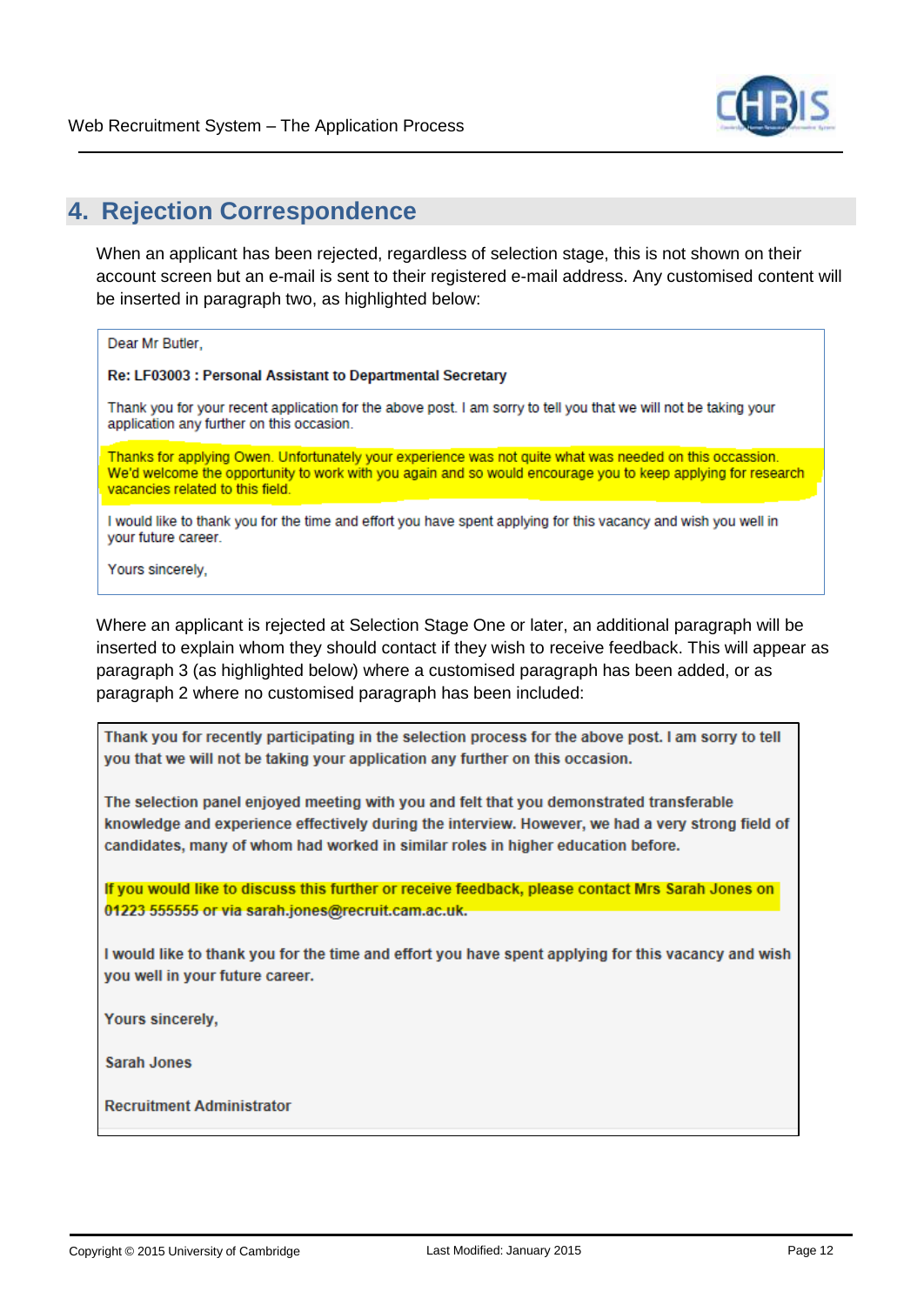

# <span id="page-13-0"></span>**5. Certificate of Sponsorship (CoS) details**

When an applicant has been recorded as requiring a Certificate of Sponsorship (CoS), and a request has been generated for them to provide further details in the system for their CoS application, they are sent an e-mail in the following format:

| From                 | <b>Chusen Harvis</b><br>Secret Traje EN/RECORD                                                                                                                                                                                                                                                                                                                                                                       |
|----------------------|----------------------------------------------------------------------------------------------------------------------------------------------------------------------------------------------------------------------------------------------------------------------------------------------------------------------------------------------------------------------------------------------------------------------|
|                      | <b>Narssand Greek</b>                                                                                                                                                                                                                                                                                                                                                                                                |
| fai<br>Co<br>Subject | Prinzte and Confidential University of Cantridge - Provide Circ Detail                                                                                                                                                                                                                                                                                                                                               |
|                      | Dear Dr Hancock.                                                                                                                                                                                                                                                                                                                                                                                                     |
|                      | Application for Professor of Software Development ref: 02787                                                                                                                                                                                                                                                                                                                                                         |
|                      | We have recently been in touch with you about your application for this job. As you do not already have the legal right to<br>take up this job in the United Kingdom, we need to apply to the UK Government for a Certificate of Sponsorship before<br>you can apply for a visa and we can progress your application further. To help us to do this, we need you to tell us some<br>more information about yourself. |
|                      | Please log in to our online recruitment system (at https://hrsystems.admin.cam.ac.uk/recruit-ui/) and follow the<br>instructions under the heading "Additional information required".                                                                                                                                                                                                                                |
|                      | Yours sincerely,                                                                                                                                                                                                                                                                                                                                                                                                     |

When the applicant clicks on the link provided in the email they are directed to the Applicant log-in screen where they will need to enter their username and password.

When the applicant logs into the system, the first screen they see explains at the top that they need to provide additional information:

|                       | Offer of Employment - Additional Information Required                                                                                                                                    |                                                                                                                                                                                                                                                                                                                                                                                                                                                                                                                                                                                                                                                                                                                                                                                                                                    |           |                      |                    |
|-----------------------|------------------------------------------------------------------------------------------------------------------------------------------------------------------------------------------|------------------------------------------------------------------------------------------------------------------------------------------------------------------------------------------------------------------------------------------------------------------------------------------------------------------------------------------------------------------------------------------------------------------------------------------------------------------------------------------------------------------------------------------------------------------------------------------------------------------------------------------------------------------------------------------------------------------------------------------------------------------------------------------------------------------------------------|-----------|----------------------|--------------------|
|                       | Please click on the 'Supply Information' button below to begin completing the online form.                                                                                               | We have made a conditional offer of employment to you for the vacancy listed below and we require some further information to be able to proceed further with appointing you.                                                                                                                                                                                                                                                                                                                                                                                                                                                                                                                                                                                                                                                      |           |                      |                    |
| Progress              |                                                                                                                                                                                          | <b>Job</b>                                                                                                                                                                                                                                                                                                                                                                                                                                                                                                                                                                                                                                                                                                                                                                                                                         | Submitted | Requested Date       | <b>Action</b>      |
|                       | 03240: Senior Investigator Scientist                                                                                                                                                     |                                                                                                                                                                                                                                                                                                                                                                                                                                                                                                                                                                                                                                                                                                                                                                                                                                    | ×         | 17-Jun-2014 13:07:44 | Supply Information |
|                       | This page shows the applications you have started using the web recruitment system.<br>. If you wish to apply for a new position then you should do this via the Job Opportunities Page. |                                                                                                                                                                                                                                                                                                                                                                                                                                                                                                                                                                                                                                                                                                                                                                                                                                    |           |                      |                    |
| Existing Applications | containing your work to date.<br>For help in completing your application, please consult the Applicant Guidance.                                                                         | . Appleadors which you have not submitted yet are marked with a cross in the Submittled column. If the closing data has not passed, you can adit these by closing Edit Application. You can<br>also see what you have written so far by cloking the down arrow on the right of the action button and choosing. Review Application: this will allow you to download a pot document<br>For applications you did not submit before the closing date, you can see what you wrote by cloking Review Application.<br>. Submitted applications are marked with a tick in the Submitted column. You can view your application by clicking Review Application to ottain a PDF mournent containing your application<br>Please click Save or Save and Next on each settler before moving on to enother one, otherwise your work will be tost. |           |                      |                    |
| Progress.             |                                                                                                                                                                                          | <b>Jnb</b>                                                                                                                                                                                                                                                                                                                                                                                                                                                                                                                                                                                                                                                                                                                                                                                                                         | Submitted | <b>Clowing Date</b>  |                    |

The applicant can then click on '**Supply Information'** and a form is displayed with three tabs.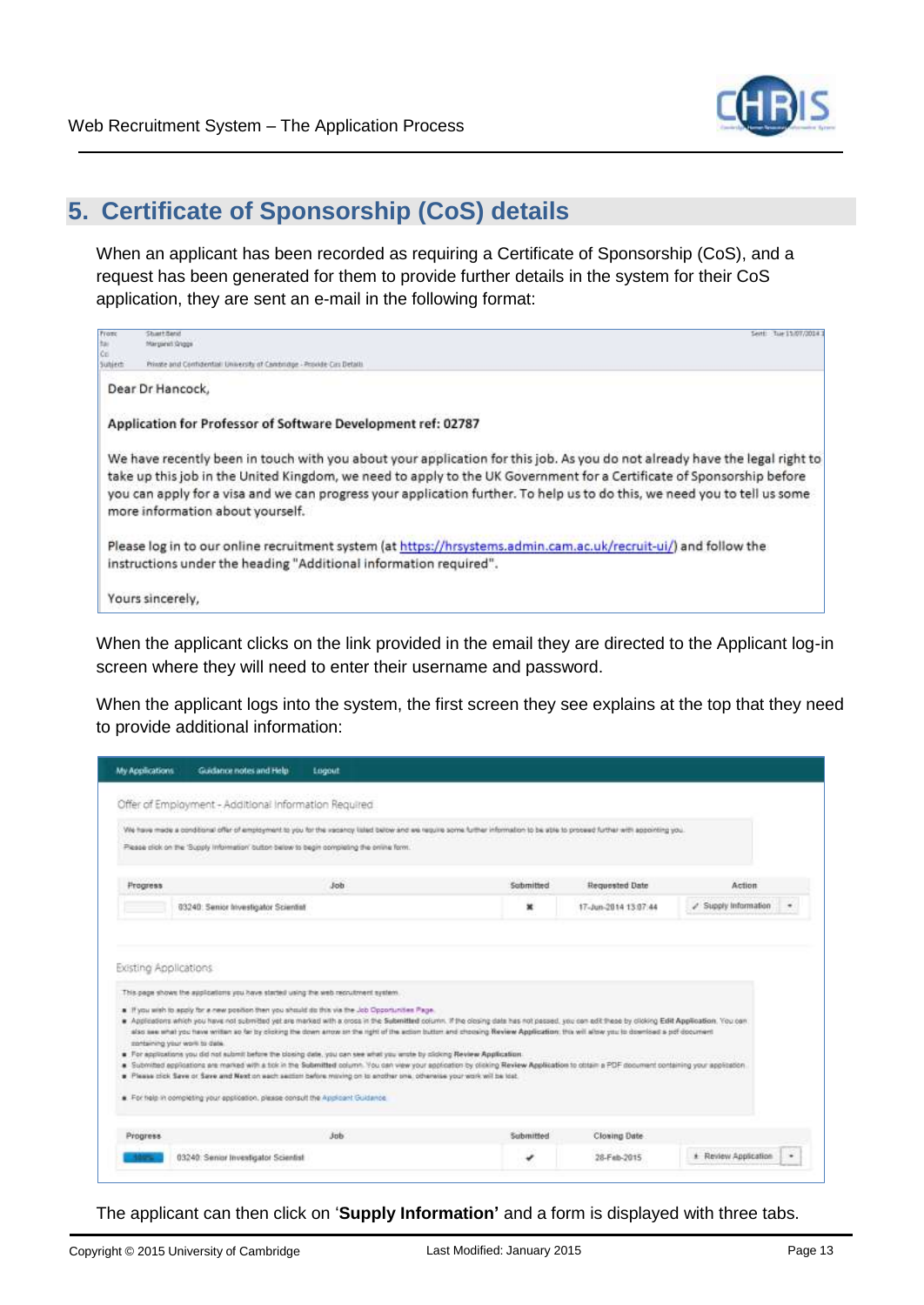

Here, they will provide/update personal and visa details, and upload any required supporting documents, which will be needed for their Tier 2 CoS application.

This form has the same design as the main application form and the applicant can save and return, mark sections as complete and then check the details in a PDF before they submit it.

| <b>My Applications</b>                                    | Guidance notes and Help | Logout                        |                |                                                                                                                                                                                     |                                                                                                                                                                                                                 |
|-----------------------------------------------------------|-------------------------|-------------------------------|----------------|-------------------------------------------------------------------------------------------------------------------------------------------------------------------------------------|-----------------------------------------------------------------------------------------------------------------------------------------------------------------------------------------------------------------|
| <b>Confirm Personal Details »</b>                         | Visa Details »          | <b>Supporting Documents »</b> | Submit »       |                                                                                                                                                                                     |                                                                                                                                                                                                                 |
| Confirm Personal Details                                  |                         |                               |                |                                                                                                                                                                                     |                                                                                                                                                                                                                 |
|                                                           |                         |                               |                | Sponsorship. If you require any assistance during this process then please contact the recruiter for your vacancy (as specified in the advert and/or Further information document). | Please check that the information below is accurate and that all of the required fields are complete. The information that you enter here will be used to complete your application for a Tier 2 Certificate of |
| Personal Details                                          |                         |                               |                | Current Residential Address                                                                                                                                                         |                                                                                                                                                                                                                 |
| Title: *                                                  | Mrs                     | $\blacksquare$                |                | Address: *                                                                                                                                                                          | 19 Village Road                                                                                                                                                                                                 |
| Surname / family name: *                                  | Lane                    |                               |                | City or town: *                                                                                                                                                                     | Comberton                                                                                                                                                                                                       |
| Forename: *                                               | Margaret                |                               |                | County, area, district or<br>province: *                                                                                                                                            |                                                                                                                                                                                                                 |
| Place of Birth: *                                         |                         |                               |                | Country: *                                                                                                                                                                          | $\blacksquare$<br><b>United Kingdom</b>                                                                                                                                                                         |
| Country of Birth: *                                       |                         |                               |                | Postal code:                                                                                                                                                                        |                                                                                                                                                                                                                 |
| In which country will you<br>be applying for your visa? * | --- Please Select ---   |                               | $\blacksquare$ |                                                                                                                                                                                     |                                                                                                                                                                                                                 |
| <b>Current Visa Details</b>                               |                         |                               |                |                                                                                                                                                                                     |                                                                                                                                                                                                                 |
| Do you have a current UK<br>visa? *                       | --Please Select--       |                               |                |                                                                                                                                                                                     |                                                                                                                                                                                                                 |
| Type of current visa:                                     |                         |                               |                |                                                                                                                                                                                     |                                                                                                                                                                                                                 |
| Expiry date of current visa:                              |                         |                               |                |                                                                                                                                                                                     |                                                                                                                                                                                                                 |
| Mark this section as complete<br>m                        |                         |                               |                |                                                                                                                                                                                     |                                                                                                                                                                                                                 |
| Save and Next<br>Save                                     |                         |                               |                |                                                                                                                                                                                     |                                                                                                                                                                                                                 |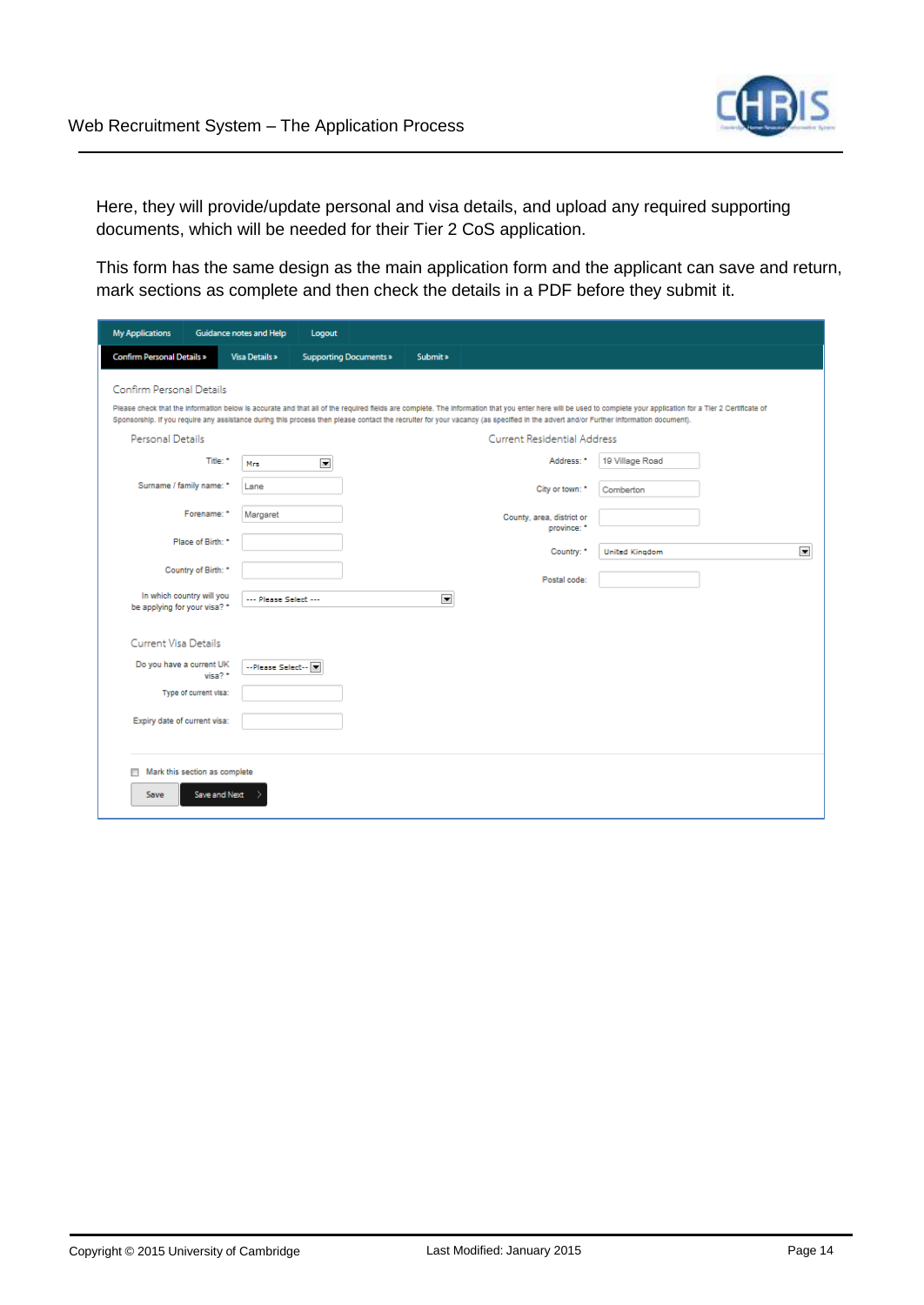

A link to UKVI's points calculator is supplied so that the applicant can check their points score before proceeding.

| <b>My Applications</b>                              | Guidance notes and Help                                                                                                                                                                                                | Logout                        |          |              |                                  |                                    |                                                |
|-----------------------------------------------------|------------------------------------------------------------------------------------------------------------------------------------------------------------------------------------------------------------------------|-------------------------------|----------|--------------|----------------------------------|------------------------------------|------------------------------------------------|
| <b>Confirm Personal Details »</b>                   | <b>Visa Details »</b>                                                                                                                                                                                                  | <b>Supporting Documents »</b> | Submit » |              |                                  |                                    |                                                |
|                                                     | Supporting Document Upload<br>We require the following documents to be able to request a Tier 2 Certificate of Sponsorship for you. These documents can either by uploaded using this page or alternatively posted to: |                               |          |              |                                  |                                    |                                                |
| Dr Bloggs<br>Here                                   |                                                                                                                                                                                                                        |                               |          |              |                                  |                                    |                                                |
|                                                     |                                                                                                                                                                                                                        | Document                      |          | $N/A$ ?      | Posted?                          | Uploaded?                          | Filename                                       |
|                                                     | Where any of the documents are in different names, evidence of the change (e.g. marriage<br>certificate)                                                                                                               |                               |          | $\checkmark$ | П                                | Upload<br>$\overline{+}$<br>File   |                                                |
|                                                     | Translations of evidence of qualification, where not in English                                                                                                                                                        |                               |          | $\checkmark$ | П                                | Upload<br>$\overline{\mp}$<br>File |                                                |
|                                                     | Copies of evidence of any required academic or professional qualifications                                                                                                                                             |                               |          |              |                                  | <b>The Delete File</b>             | M:\My Documents\Academic<br>æ.<br>Template.pdf |
| Copy of existing UK visa (if current)               |                                                                                                                                                                                                                        |                               | П        | $\checkmark$ | Upload<br>$\overline{+}$<br>File |                                    |                                                |
|                                                     | Copy of your passport                                                                                                                                                                                                  |                               |          |              | $\checkmark$                     | Upload<br>$\frac{1}{2}$<br>File    |                                                |
| $\blacktriangleright$ Mark this section as complete |                                                                                                                                                                                                                        |                               |          |              |                                  |                                    |                                                |
| Save                                                | Save and Next                                                                                                                                                                                                          |                               |          |              |                                  |                                    |                                                |

The Supporting Document Upload screen provides details of documents that the applicant may need to provide and, for each one, requires them to upload a copy or indicate that they have posted it, or that it is not applicable to him/her.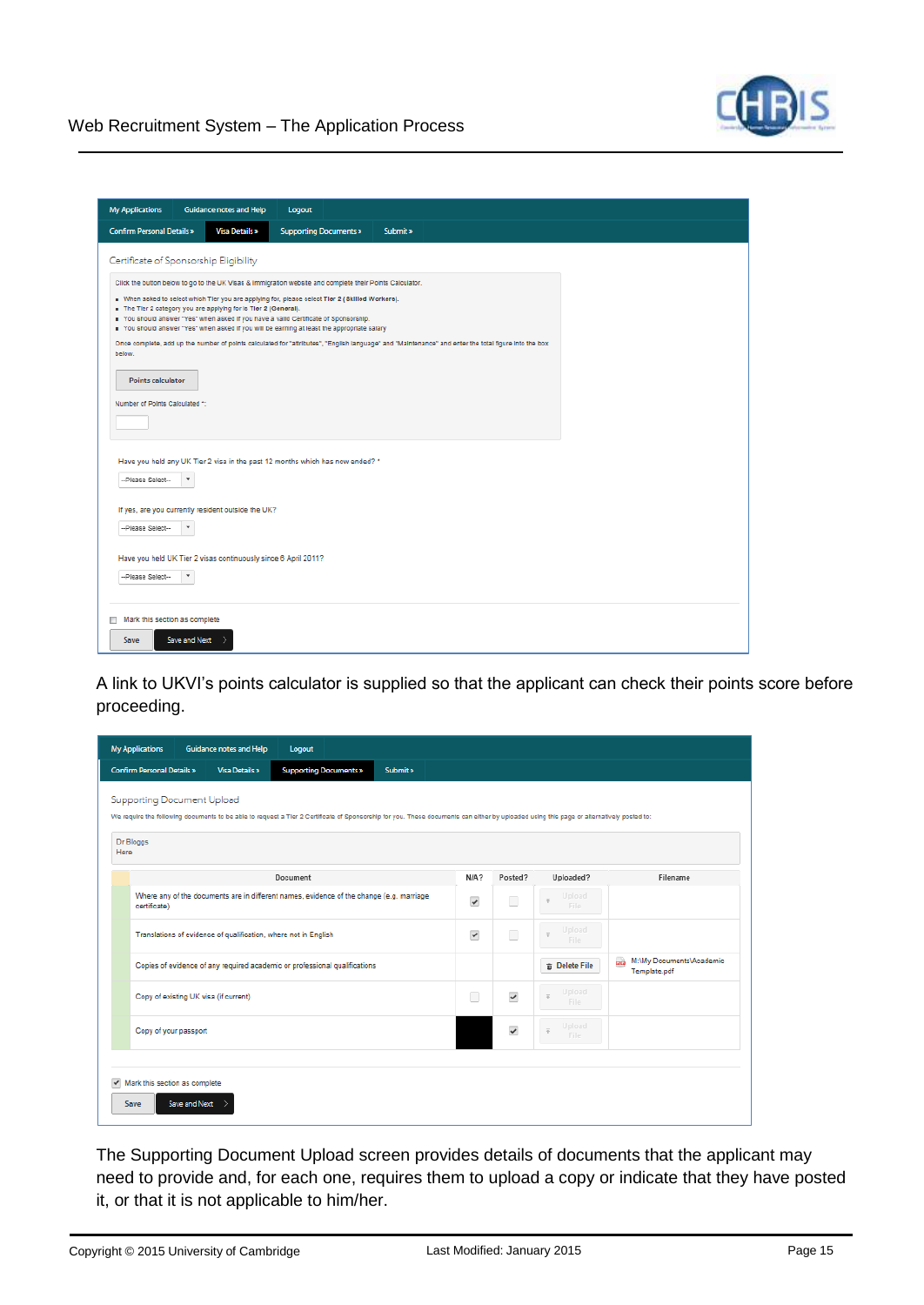Once the sections are complete the applicant must complete the declaration before submitting.

| <b>IN the Requirent</b>              |                                                                        |                                                                                                                       |                                                                                                                                                                                                                                                                                                                                                                                                                                                                                                                                                                                                                                                                                                   |
|--------------------------------------|------------------------------------------------------------------------|-----------------------------------------------------------------------------------------------------------------------|---------------------------------------------------------------------------------------------------------------------------------------------------------------------------------------------------------------------------------------------------------------------------------------------------------------------------------------------------------------------------------------------------------------------------------------------------------------------------------------------------------------------------------------------------------------------------------------------------------------------------------------------------------------------------------------------------|
| <b>My Applications</b>               | Guidance notes and Help                                                | Logaut                                                                                                                |                                                                                                                                                                                                                                                                                                                                                                                                                                                                                                                                                                                                                                                                                                   |
| Confirm Personal Details in          | Vita Details +                                                         | <b>Supporting Documents +</b>                                                                                         | Submit »                                                                                                                                                                                                                                                                                                                                                                                                                                                                                                                                                                                                                                                                                          |
| Review Additional Information        |                                                                        |                                                                                                                       |                                                                                                                                                                                                                                                                                                                                                                                                                                                                                                                                                                                                                                                                                                   |
|                                      |                                                                        | Please use the button below to download and review a copy of the additional information you have entered.             |                                                                                                                                                                                                                                                                                                                                                                                                                                                                                                                                                                                                                                                                                                   |
|                                      |                                                                        | Eyou wish to correct any information than please use the navigation table above to correct your reformation.          |                                                                                                                                                                                                                                                                                                                                                                                                                                                                                                                                                                                                                                                                                                   |
| + Review Information                 |                                                                        |                                                                                                                       |                                                                                                                                                                                                                                                                                                                                                                                                                                                                                                                                                                                                                                                                                                   |
| Declaration                          |                                                                        |                                                                                                                       |                                                                                                                                                                                                                                                                                                                                                                                                                                                                                                                                                                                                                                                                                                   |
|                                      |                                                                        | When you are ready to submit your additional information, you must agree to the declaration below and click theirmit. |                                                                                                                                                                                                                                                                                                                                                                                                                                                                                                                                                                                                                                                                                                   |
| By doing so, you are continuing that |                                                                        |                                                                                                                       |                                                                                                                                                                                                                                                                                                                                                                                                                                                                                                                                                                                                                                                                                                   |
|                                      |                                                                        | +You understand that you will not be able to mane any changes after submitting your additional information.           | +You have undetailed and accept now the University will use and atore your possorial data. Yawng read the section on Starage and Use of Applicant Data on our HR web pages.<br>+You have reverwed the additional information and supporting documents you have provided and they are content and complete.<br>+ You understand that the documents you have uploaded have been converted to pat format, and you continuiting you have checked them and they are an accurate representation of the criginals.<br>+ You undelstand that failure to disclose any relevant information or the provision of false information may lead to dismissaliwith trawal of any offer of employment made to you. |
|                                      | I have road the above terms and conditions and confirm I accept them." |                                                                                                                       |                                                                                                                                                                                                                                                                                                                                                                                                                                                                                                                                                                                                                                                                                                   |
| No:                                  |                                                                        |                                                                                                                       |                                                                                                                                                                                                                                                                                                                                                                                                                                                                                                                                                                                                                                                                                                   |

An applicant can also click on '**Review information'** to check his/her details and uploaded documents before submitting them:



A PDF version of the information provided will then be displayed for checking: